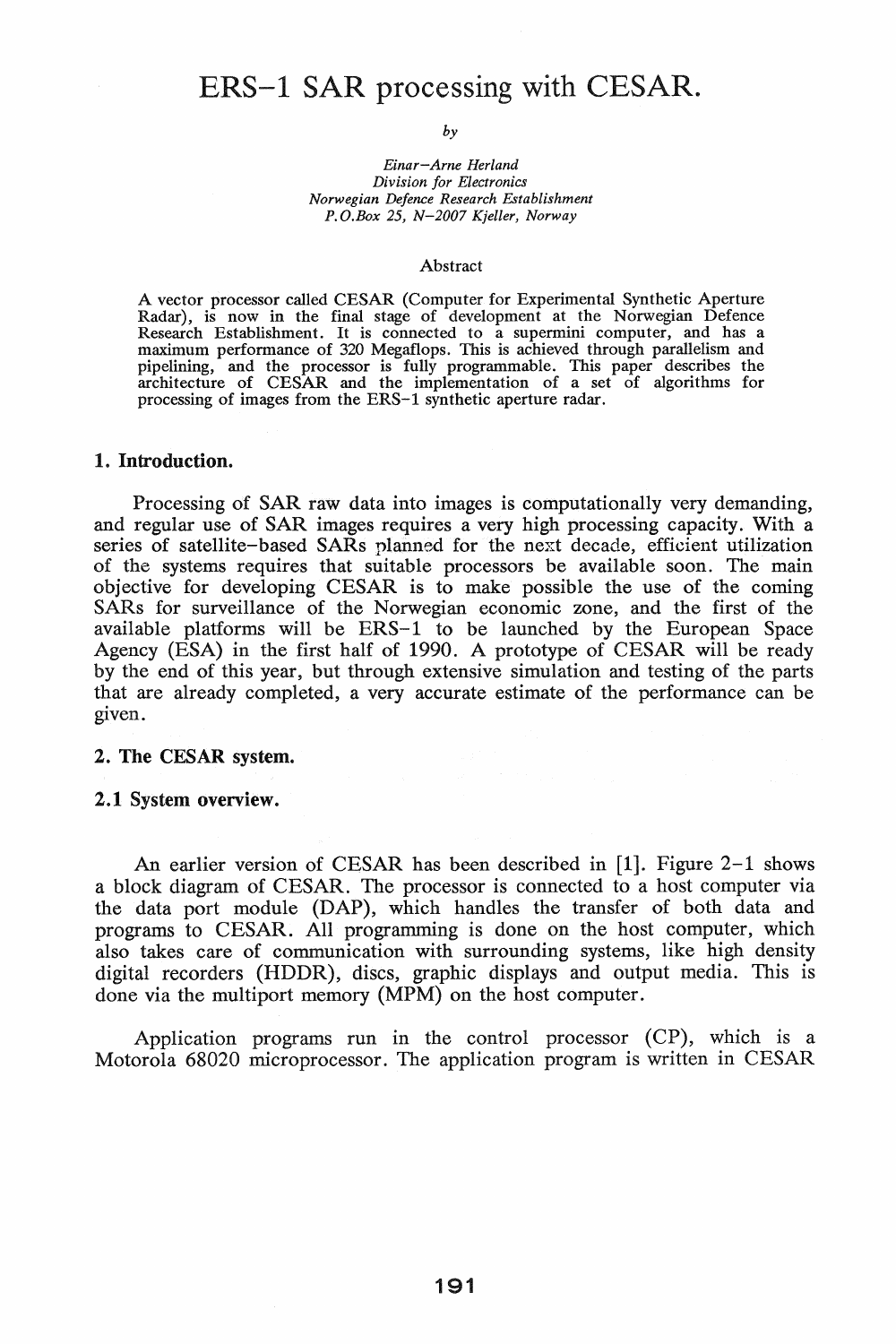PASCAL, which is an extension of standard PASCAL. This is necessary in order to allow parallel processes to run in CESAR, like data transfers between memory modules, and the actual processing. A special extension is also used to allow the CP to refer to data residing outside its own local memory. The CP also controls the other parts of CESAR by sending control information over the VMEbus, which in addition can be used for low capacity data transfers.



Figure 2-1 CESAR block diagram.

The actual processing is done in the microprogrammable arithmetic-logic unit (MALU). This module is described in more detail in section  $2.2$ . The CP can also be used for data processing on small amounts of data if it has spare capacity, or if a particular task is not suitable for implementation on the MALU. The MALU gets its input data from and stores its output data in a buffer memory (BUF). BUF is divided into three banks of equal size, and when running a program in the MALU, two of the banks are connected to the MALU input, and the third receives the output data. The connections between the BUF data banks and the MALU I/O-lines is under full program control. CESAR contains four identical, parallel sets of MALU/BUF, which work completely synchronously, always with identical programs, but on different data sets. Addressing in the BUFs is performed by the triple address processor (TRAP), where "triple" refers to the three data banks in BUF. The same addresses are fed to all four BUFs. Synchronization of MALU, BUF and TRAP is performed by the sequencer (SEQ).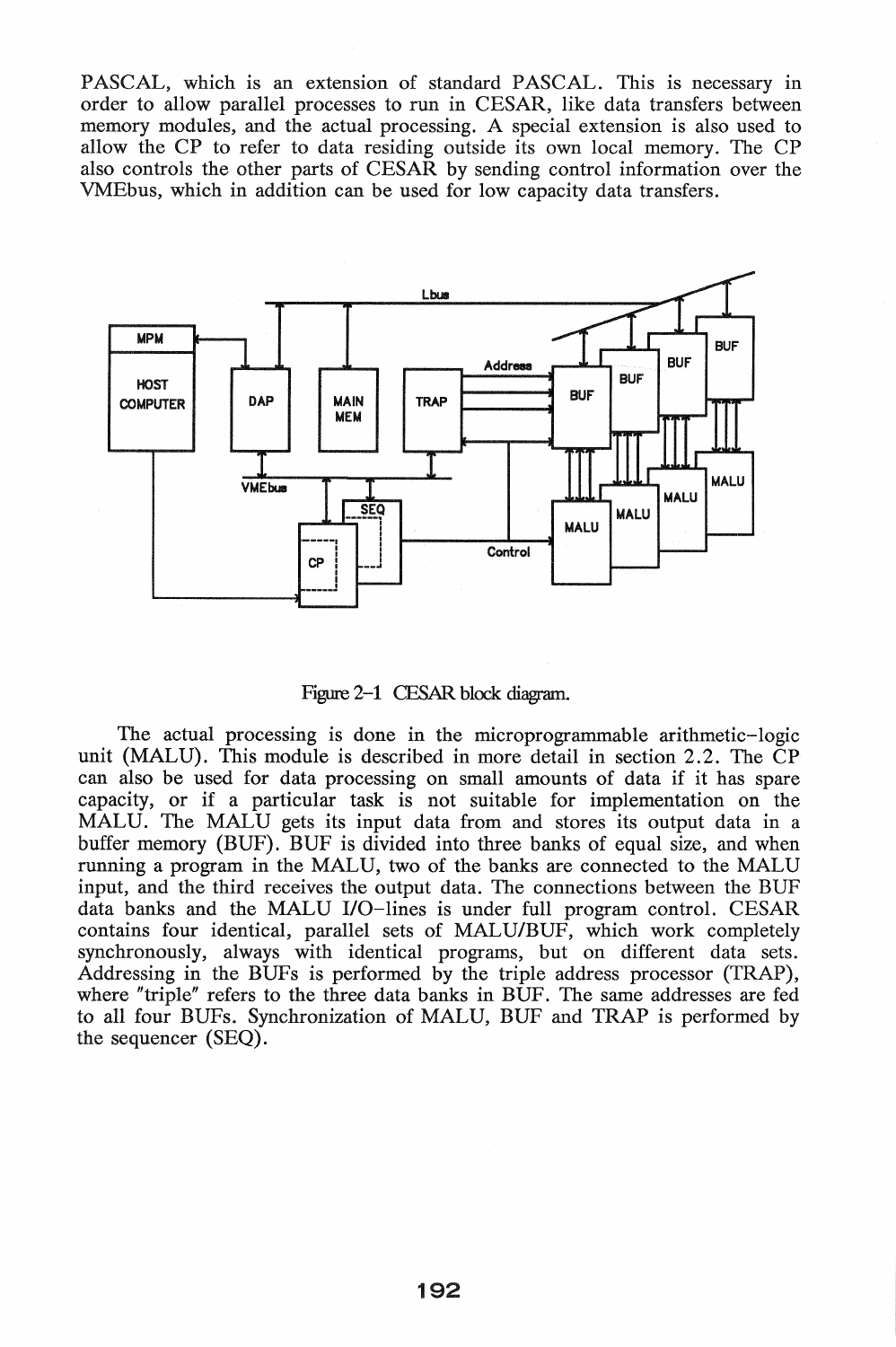The main memory module (MAIN MEM) is used to store intermediate data, and in the case of SAR processing it is used as corner turn memory. Input data from MPM is typically fed directly to the BUFs and output data is transfered directly from the BUFs to MPM, while the MAIN MEM is used for data transfers to and from the BUFs. MAIN MEM and the BUFs are connected via the Lbus, which is controlled by the DAP. The DAP can transfer data between any two memory modules connected to it.

Data transfer capacities are 40 Mbytes/sec locally on the Lbus, 10 Mbytes/sec for transfers from MPM to Lbus, and 6 Mbytes/sec from Lbus to MPM. Each of the three I/O-lines between BUF and MALU transfers data at a rate of 40 Mbytes/sec. In the present configuration MAIN MEM contains 32 Mbytes of dynamic RAM, and each BUF has 6 Mbytes of static RAM equally divided on three banks. CESAR thus contains 56 Mbytes of memory in addition to CP's local memory, which is mainly used for storing system information.

In order to run an application on CESAR, four sets of programs must exist. Three of them are inside CESAR, and the fourth is running in the host, taking care of data communication with peripheral devices as mentioned above. It is also possible to do actual data processing on the host. The host programs are typically written in FORTRAN. The three program sets in CESAR are the CP program and the TRAP and MALU programs. A library of MALU and TRAP programs exists, and if this library is sufficient, only the CESAR PASCAL program has to be written, and the MALU and TRAP programs are implemented as function calls. Both compilers and simulators exist for MALU and TRAP in case a user wants to write programs for these modules. There also exists a simulator for the CP program, whereby bottlenecks in the program can be detected and performance estimated.

# 2.2 The microprogrammable arithmetic-logic unit, MALU.

The actual computations are performed by the MALU. This module consists of a matrix with 128 identical S-elements, connected as a sylinder, as shown in figure 2-2. The right-hand view shows the data matrix and the interconnections between the 16 by 8 S-elements, while the left-hand view shows how the matrix is connected into a cylinder. Data is fed to the top of the cylinder on parallel form, where it is converted to serial form and clocked bitwise down into the cylinder. On the output the reverse operation is performed. Two 32-bit data words enter and one 32-bit word exits the cylinder every 100 ns when a program is running.

Each S-element is a single VLSI chip, and it has a repertoire of 32 instructions implementing floating point, fixed point and logical operations. It works with bit-serial data, and uses on-chip pipelining to implement the instructions. It has 4 input lines, two from above and one from each of the horizontally neighboring elements, and 6 output lines, two vertically downwards, two horizontally and two diagonally downwards. For the elements in the bottom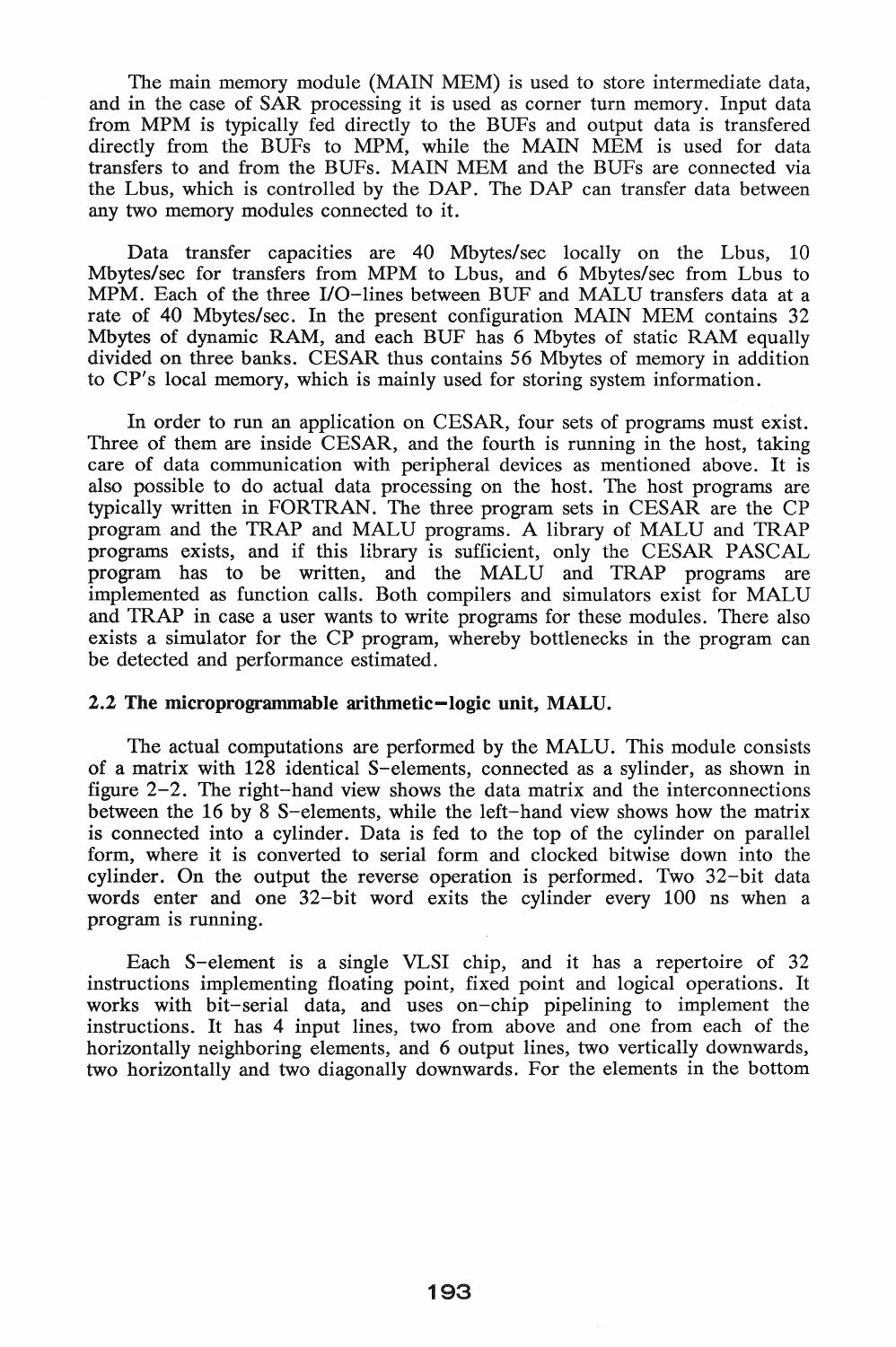row only one output exists vertically. The routing of data along these I/O-lines is programmable, and data can move horizontally and downwards through the matrix. On the top of the cylinder data is input from one or two of the data banks in BUF, and the output data from the bottom row is written back to the third data bank of the BUF.



Figure 2-2 The systolic array MALU.

When MALU is running a program, each S-element performs a single operation with a fixed routing combination given by the instruction word. The S-element contains delay registers in order to insure synchronous arrival of the operands, and it can store 32 different instruction words, which gives rapid change of MALU program. By combining the operations in different S-elements, complex algorithms can be implemented by a single pass through the MALU. Division is not implemented in the present version of MALU.

The actual throughput depends on the algorithm implemented. If a simple addition of two vectors is performed, only one cylinder row is used, and the throughput is accordingly only *1/8* of maximum performance. The more complicated the operation, the better the performance. Figure 2-3 shows how a radix-2 FFT butterfly is implemented. It uses three rows, and the rest of the rows are not shown, since data only is routed directly through them. Since the width of the algorithm is four S-elements, four butterflies fit around the cylinder. The  $W'$ s are twiddle factors, while X and Y are the complex input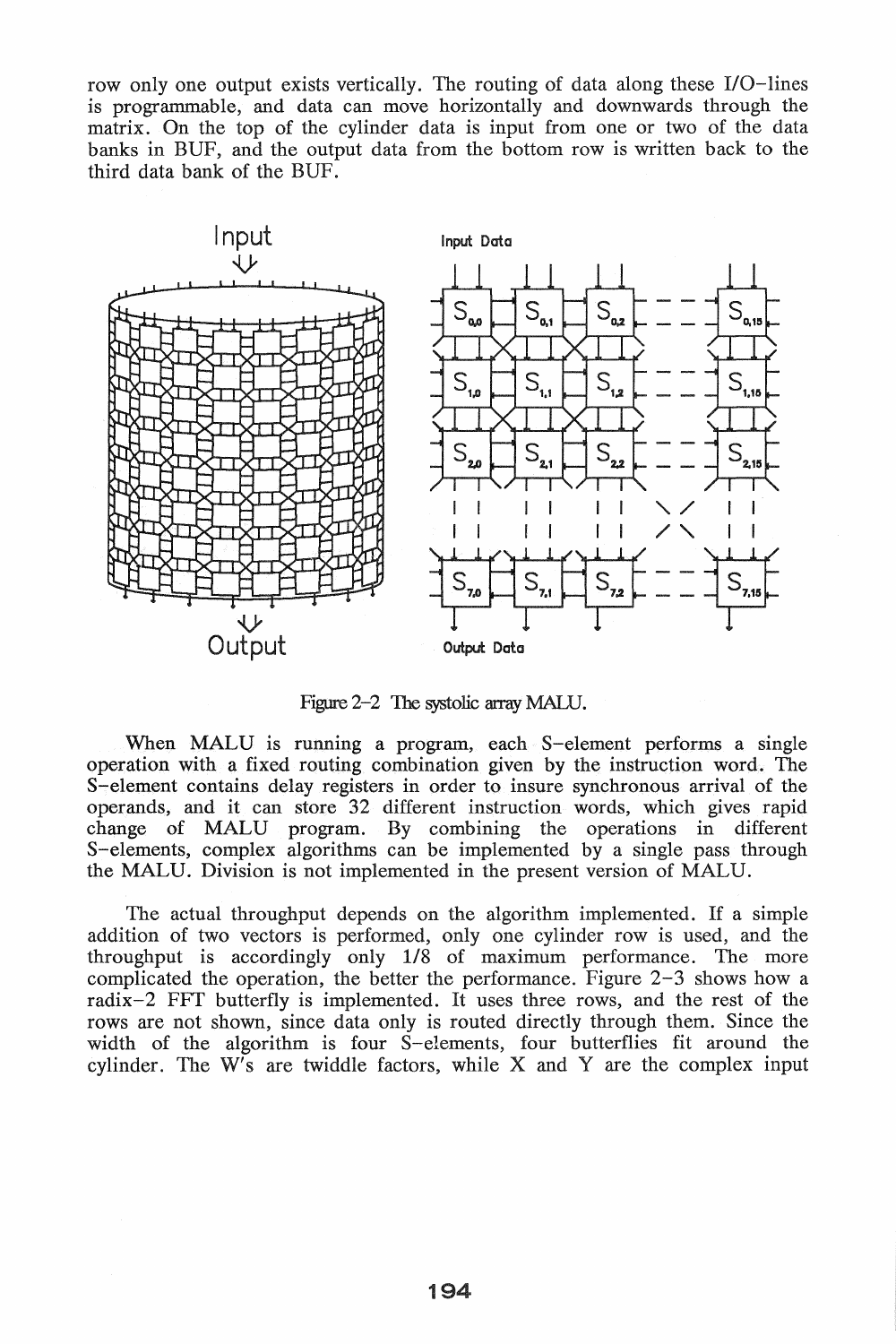data.



Figure 2-3 Radix-2 butterfly.

## 3. SAR processing on CESAR.

The implementation considered here is the one which is going to be used for processing of SAR images from ESA's ERS-l satellite. This is a C-band SAR, which is reflected in some of the algorithm parameters. It has less range curvature than L-band SARs, but more than an X-band SAR. Yaw steering will also reduce the range cell migration (RCM). In spite of these differences, the structure of the algorithms would be much the same for all wavelengths. Highly squinted systems, however, may require different processing algorithms.

#### 3.1 Processing algorithm.

The algorithm used here is the socalled range/doppler algorithm, where the two-dimensional compression of the target signal histories is divided into two one-dimensional operations, range compression and azimuth compression. Range dependence of the azimuth signal is handled by changing azimuth filters across the swath, while range cell migration correction (RCMC) is done in the azimuth frequency domain. This is valid for SARs with small squint angles.

Processing is done in terms of reference scenes of 100 km by 100 km. In order to achieve this, the scene is broken down into a number of smaller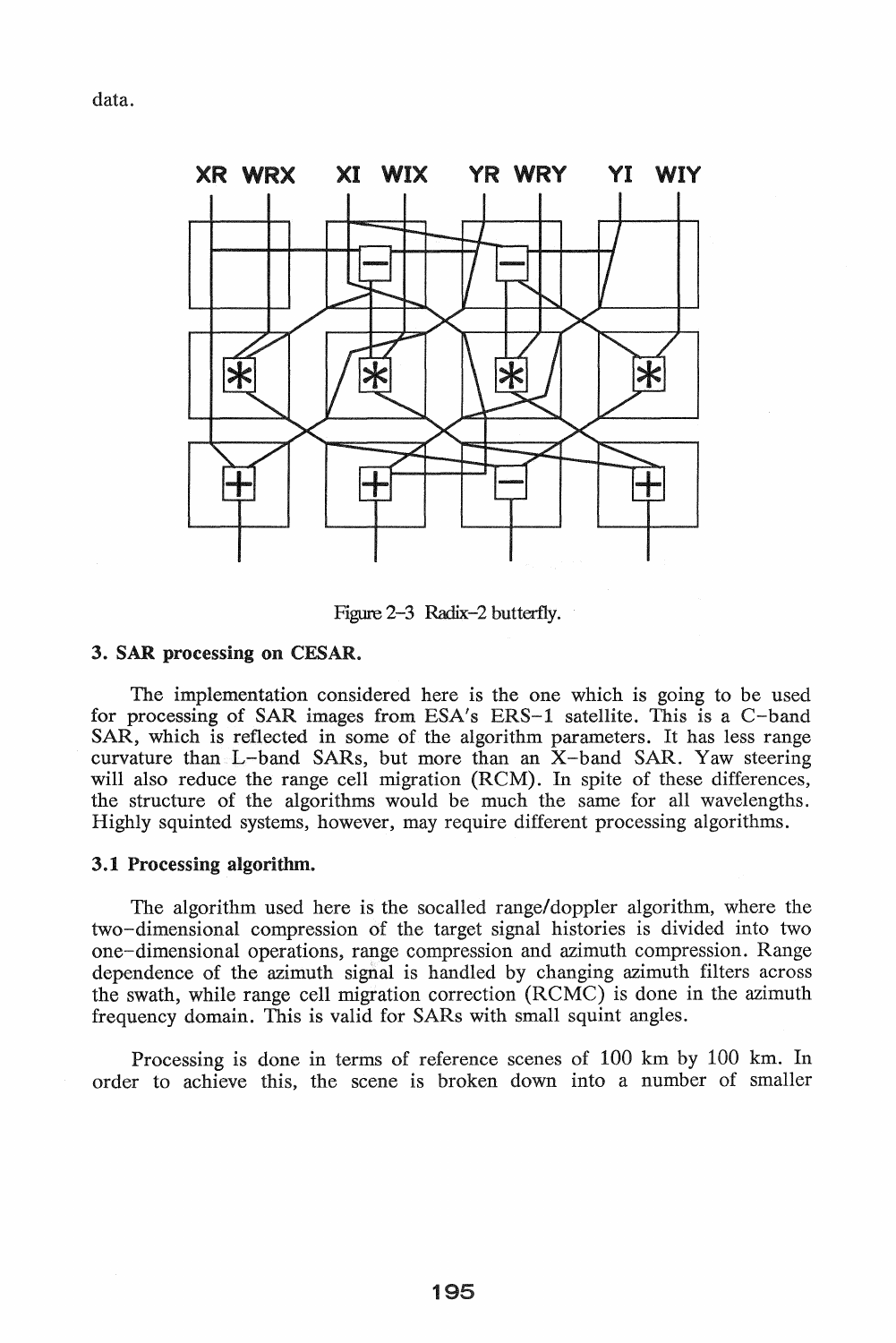processing blocks. This is described in more detail in section 3.2. The algorithm described in this section applies to a single processing block.

Figure 3-1 shows a block diagram of the algorithm. The first step is to unpack the raw data from the packed 2 x 5 bit per complex sample used in the input, and convert to 32-bit floating point format used in the computations. The next step is to range compress the data, which consists in fourier-transforming the range vector, mUltiplying with a reference filter, and inverse transforming the result. At this stage the data is converted to 16-bit integer format and intermediately stored in MAIN MEM. By properly scaling the range reference filter, the full dynamic range of the range compressed data is retained. The conversion is done to save memory space and data transfer capacity on the Lbus.



Figure 3-1 Block diagram of SAR algorithm.

When the processing block has been range compressed, azimuth compression is performed. Corner turning of the data is done by reading back the range compressed data from MAIN MEM in azimuth direction. The first operation is to convert the data from 16-bit integer form back to 32-bit floating point format. The azimuth vectors are then fourier-transformed and RCMC is performed by interpolating in the transformed data in range direction according to the target trajectory. The straightened azimuth vectors are then multiplied with the look filters and inverse transformed. Look detection is done by taking the absolute value of the compressed data, and the looks are added together. Overlapping parts from previous processing blocks are read back from MAIN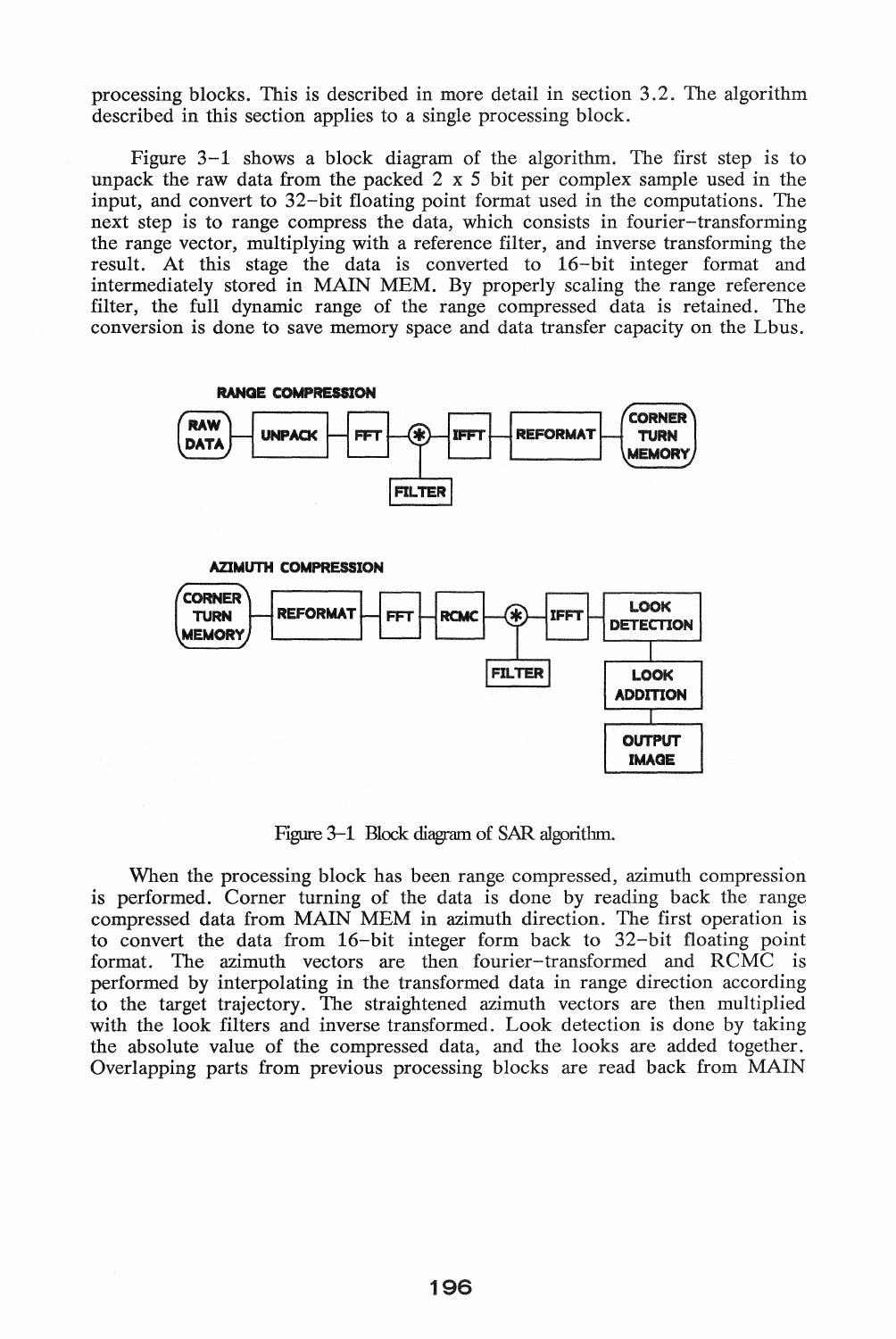MEM and added to the present data. The part containing the full number of looks is then output to the host, and the incomplete part is written to MAIN MEM.

The processing chain described above is not complete, and it is only valid for a fast-delivery type product which is not geometrically corrected. In addition to what is shown above, doppler centroid frequency estimation is performed, but only on a small part of the data, and if orbit data is not available, autofocusing must be applied to estimate the azimuth doppler rate. The processing necessary to implement these steps is only a few percent of the total processing load. Geometric correction of the compressed image, however, is a major operation which can be quite time consuming depending on the level of accuracy desired.

## 3.2 Implementation.

The input data matrix for a 100 km by 100 km scene consists of about 6000 by 25000 complex samples, in range and azimuth, respectively. This is divided into 4 by 35 processing blocks of identical size. Figure 3-2 shows this division into processing blocks.



Figure 3-2 Division of scene into processing blocks.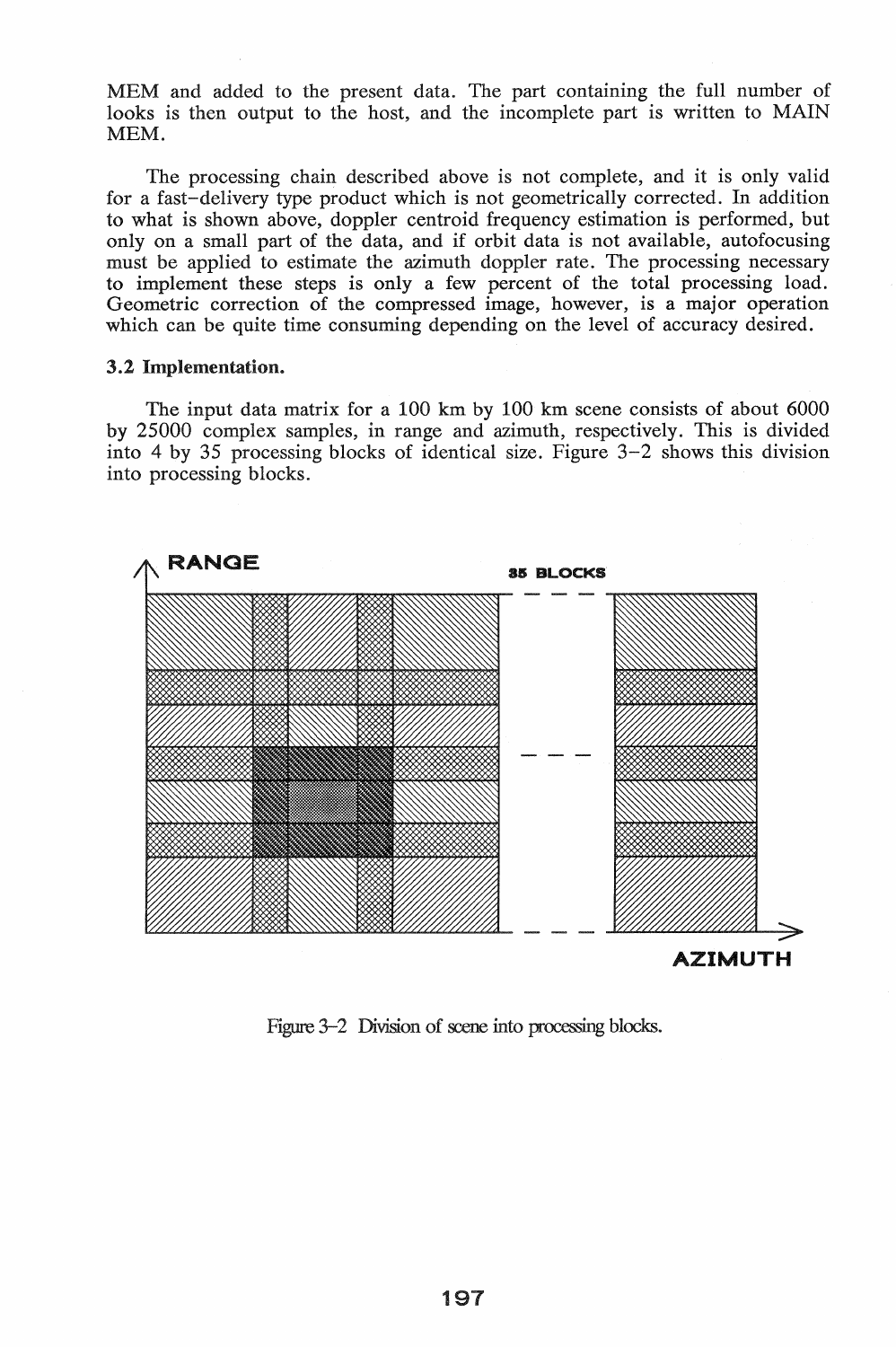CESAR processes the four blocks lying at the same azimuth position in parallel, with one block for each of the four MALU/BUF sets. The block length is 2048 in range and 1024 in azimuth, suitable for multilook processing. Range overlap is approximately 700 and azimuth overlap is 256, corresponding to one out of four looks. Since a single block is too big to fit into one BUF, it is processed by dividing it into smaller blocks of f.ex. 32 vectors at a time. When possible, these vectors are considered as one long vector, thereby effectively eliminating the importance of the pipeline tails in MALU.

A set of different MALU programs is needed to implement this algorithm. If a specific operation, e.g. unpacking of raw data, cannot be performed in one pass through MALU, more passes will be needed, and the programs for these passes may or may not be different from the programs in previous passes. In the case of FFT, the number of passes depends on the vector length. One pass implements a single butterfly, which means that a radix-4 lK FFf needs 5 passes, but in this case all passes use the same program. A 2K FFf needs the same 5 passes and in addition a radix-2 pass, which uses a different program. Multiplication of two complex vectors is done in a single pass, while unpacking of raw data needs two passes. The reason for this is the cyclic nature of the input. Since the cylinder input row has 16 S-elements, the input data must also be cyclic with a period of 16. If unpacking is to be done in a single pass, the input will lose its cyclic nature. Vector addition is done in one pass, while the square root in the detection operation needs 3 passes with different programs. It turns out that the total number of MALU programs needed for SAR fast delivery images is 10-15, which means that all the programs can be downloaded into the MALU before processing starts.

## 3.3 Perfonnance.

Since MALU works synchronously, it is easy to calculate the performance of a specific algorithm. The time used is proportional to the vector length, except the pipeline tails at the beginning and end of the vector, which only depend on the algorithm, and is longer the more complex the algorithm. The vector lengths used here are long enough to justify neglecting the tails.

Unpacking a 2K vector of raw data requires two passes, where the first pass is shorter than the second. The total time is

 $25000(512 \times 200 \text{ ns} + 2048 \times 200 \text{ ns}) = 12.8 \text{ s}$ 

A 2K FFf needs 6 passes through the MALU, which gives

 $2048 \times 6 \times 200 \text{ ns} = 2.5 \text{ ms}$ 

for a single MALU. CESAR thus uses 0.6 sec on a 2K FFT. A 1K FFT is performed in 0.25 sec on the average in CESAR. Filter multiplication takes 0.2 ms for a 1K vector, and conversion from  $32$ -bit format to 16-bit format the